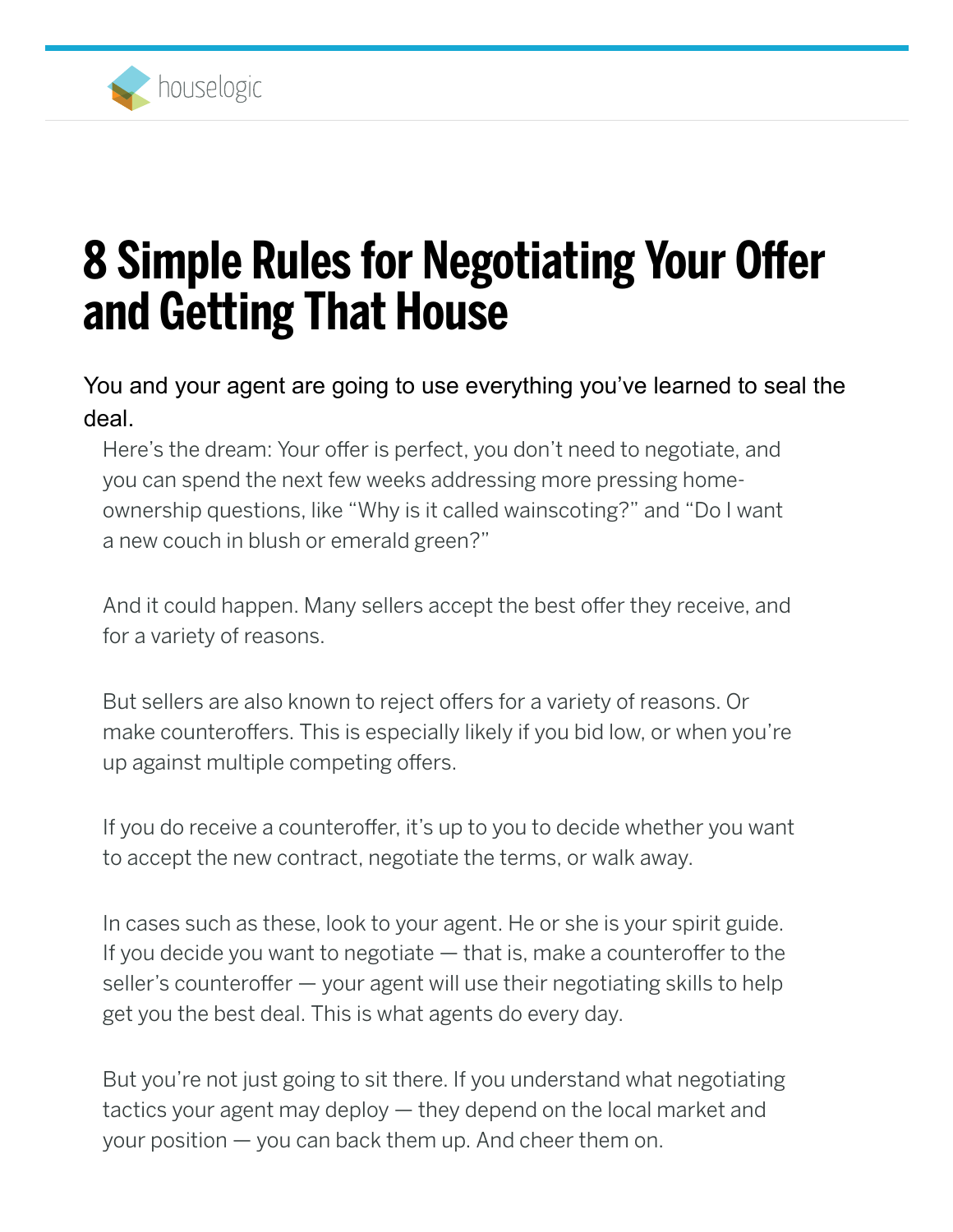Here are eight rules every buyer should know before they — and their agent — start negotiating:

#### #1 Act Fast — Like, Now

When you receive a counteroffer, you should respond quickly — ideally within 24 hours. The longer you wait, the more space you leave for another buyer to swoop in and nab the property. Also? If a seller senses hesitation, they may decide to withdraw their counteroffer before you even have a chance to respond.

# #2 Raise Your Price (Within Reason)

While you obviously don't want to overpay for a house, you may have to up the ante — especially if you initially made a lowball offer. Lean on your agent's expertise to determine how much money you should add to the sales price to make it more enticing to the seller.

Then, through their powers of persuasion, your agent can make the counteroffer look even more attractive by pointing out similarly priced "comps" — recently sold homes in your area that are comparable in terms of square footage and features.

As your agent negotiates, it can feel like things are escalating quickly. It's stressful. You may feel a sudden urge to do whatever it takes to win.

Before you go overboard, there are two things you must keep in mind:

- 1. You can't exceed the monetary confines of the pre-approved mortgage you received from your lender.
- 2. You shouldn't overextend your budget.

Because your counteroffer has to be an amount you're comfortable spending on a home. You want that new house and to keep living your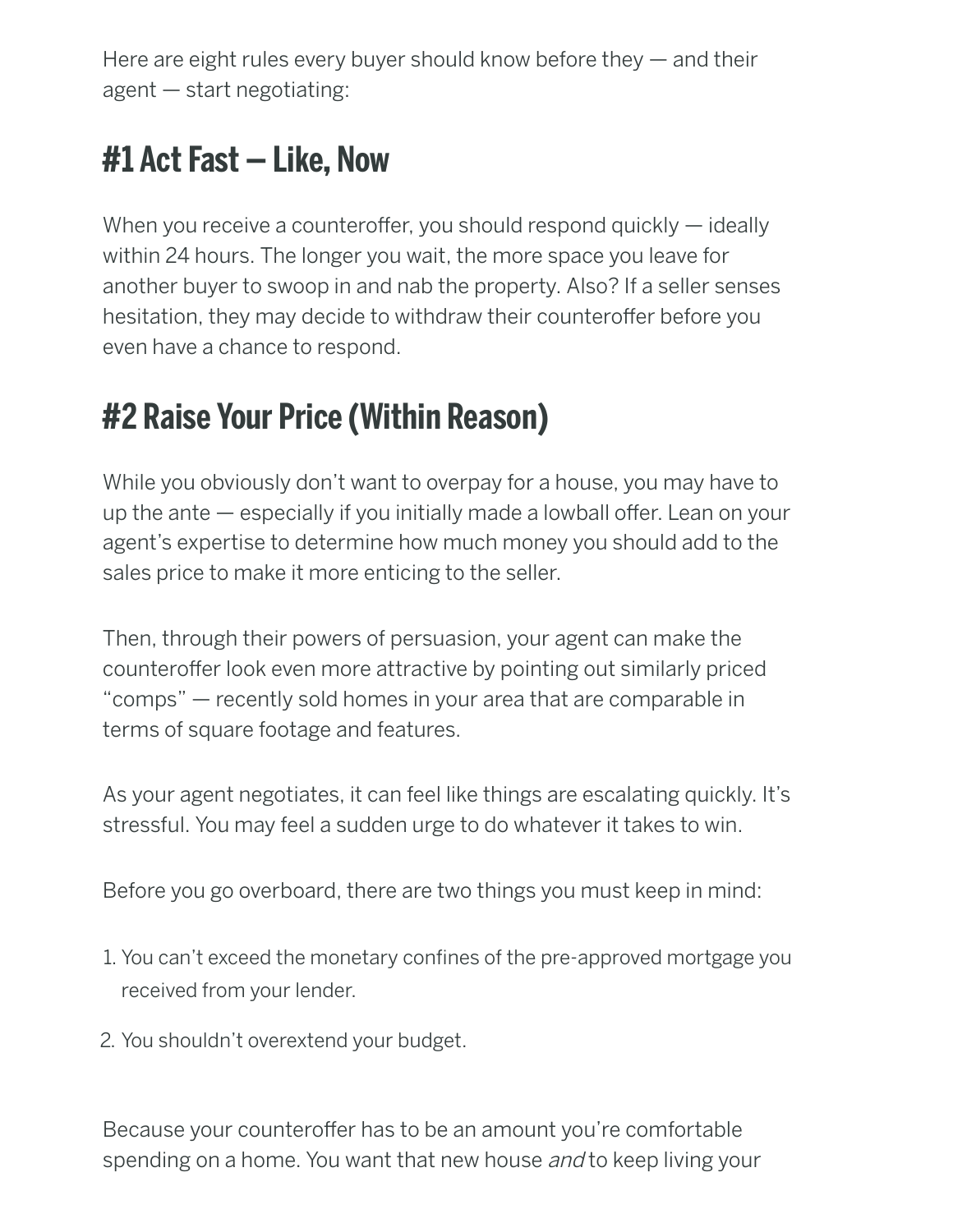life. Plus: You're not out of options yet.

Explore More Topics:

#### [Make an Offer & Negotiate](https://www.houselogic.com/spotlight/make-offer-negotiate/)

#### [Buy a Home: Step-by-Step](https://www.houselogic.com/buy-sell/)

#### #3 Increase Your Earnest Money Deposit

Increasing your earnest money deposit (EMD) — the sum of money you put down to prove to the seller you're serious (i.e., "earnest") about buying the house — is another way to show the seller you have more skin in the game. A standard EMD is typically 1% to 3% of the sales price of the home. Making a counteroffer with a 3% to 4% deposit could be what you need to persuade the seller to side with you.

#### #4 Demonstrate Patience About Taking Possession

Depending on the seller's timetable, changing your proposed possession  $\alpha$  date  $-$  the date you take over the property  $-$  could butter them up, too. If the seller wants to stay in the home for a few days after closing, try offering a later possession date. You could also draw up a "rent-back" agreement, meaning the seller pays you rent for staying in the home for a set period of time after the closing date.

#### #5 Let Go of a Few Contingencies — With Care

Want to give your counteroffer an even bigger boost?

Reduce the number of contingencies you're asking for. It's your way of saying, "Hey, look, I have fewer ways to back out," which gives the seller more reassurance that the deal will close.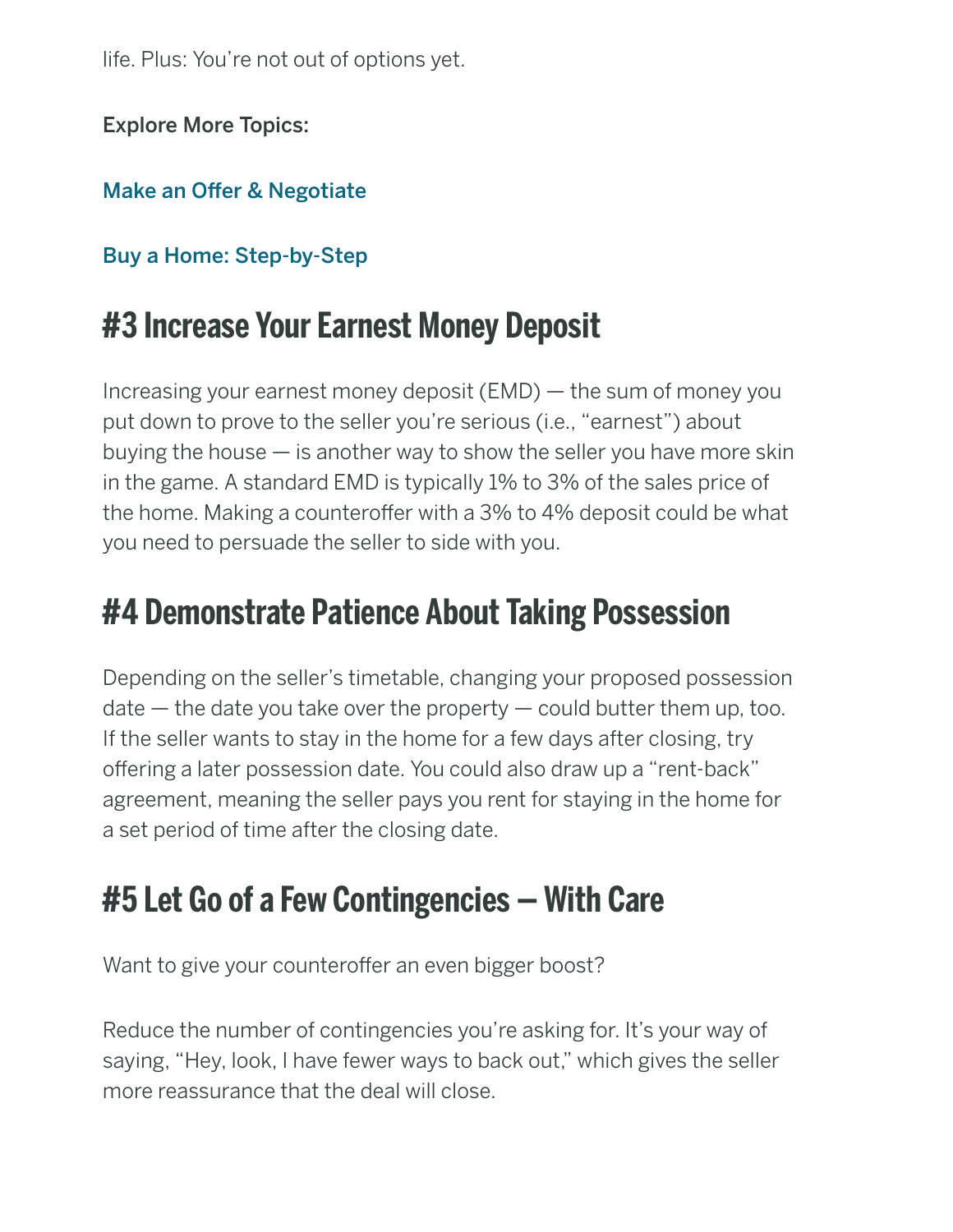But be selective: Some contingencies are too important to give up. A home-inspection contingency — the right to have a home inspection and request repairs — gives you an out if you spot major problems with the home (and protects you from buying a total money pit).

You might waive a termite inspection if you're in a state where the risk is lower.

But ultimately, waiving contingencies depends on your market, your loan program requirements, your risk tolerance, and the circumstances of the house in question. And if you waive contingencies and then you find a problem, the seller isn't responsible for fixing it.

#### #6 Ask for Fewer Concessions

At a mortgage settlement, home buyers have to pay closing costs for taxes, lender's fees, and title company fees. Closing costs vary by location, but you can expect to shell out between 3% and 4% of the [home's sales price. The seller pays an additional 1% to 3%. \(](https://smartasset.com/mortgage/closing-costs)**Smart** Asset and [Nerdwallet](https://www.nerdwallet.com/blog/mortgages/closing-costs-calculator/) have simple calculators you can use to get a rough idea of what your closing costs might be.)

When making an initial offer, you have the option to ask the seller for concessions — a settlement paid in cash to help you offset your share of the closing costs. (This move is less feasible if you're going up against multiple offers.)

Concessions effectively lower the seller's net proceeds from the sale. Making a counteroffer that removes the concessions you would have otherwise received at settlement puts cash back in the seller's pocket and can improve your bid.

## #7 Pick Up the Cost of the Home Warranty

Sometimes sellers offer prospective buyers a home warranty. This is a plan that covers the cost of repairing major home appliances and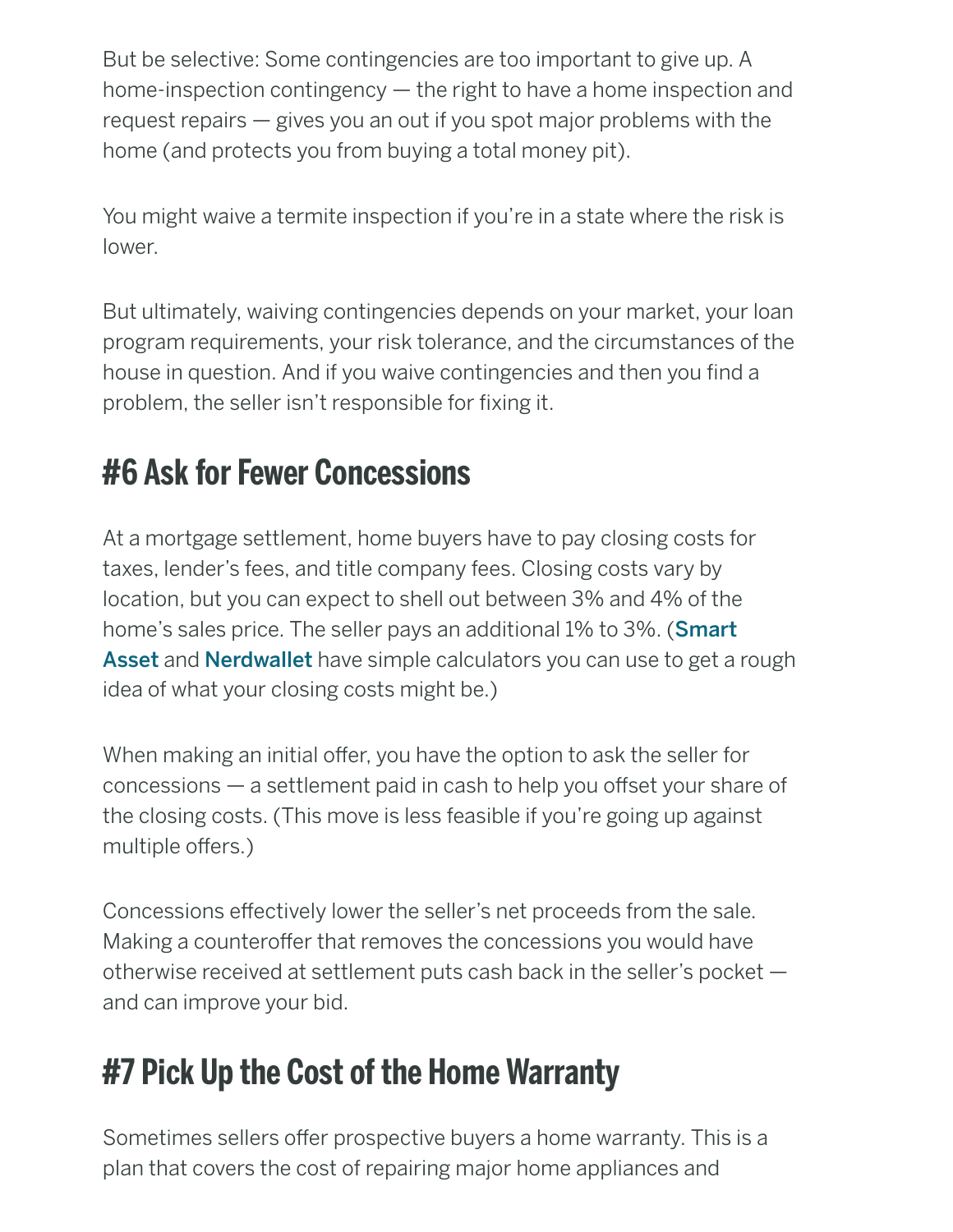systems, like the air conditioner or hot water heater, if they break down within a certain period (typically a year after closing).

A basic home warranty costs about \$300 to \$600 a year, according to Angie's List. If it seems like waiving the home warranty can sweeten negotiations, but you still want the peace of mind of having one, tell the seller they don't need to cover it  $-$  then buy it yourself.

Just keep in mind, whether you or the seller buy the warranty, you'll need to pay the service fee (typically between \$50 and \$100) if something does, indeed, need to be repaired while under warranty.

Also, FYI: A home warranty is entirely separate from homeowners insurance. Homeowners insurance — the security blanket that covers your home's structure and possessions in the event of a fire, storm, flood, or other accident — is required if you take out a mortgage. It can cost anywhere from \$300 to \$1,000 per year.

## #8 Know When to Walk

When negotiating with a seller, trust your gut — and your agent. If he or she says a deal is bad for you: Listen.

And if you don't want to make any more trade-offs — and the seller won't budge — it's smart to walk. That can be a tough decision to make, and rightfully so! Negotiating is tough. It's draining.

And losing something you've worked hard to get can be disappointing. But don't worry. There's a better deal for you out there. And after those strong feelings of frustration pass, you'll realize: Now I know how to do this.